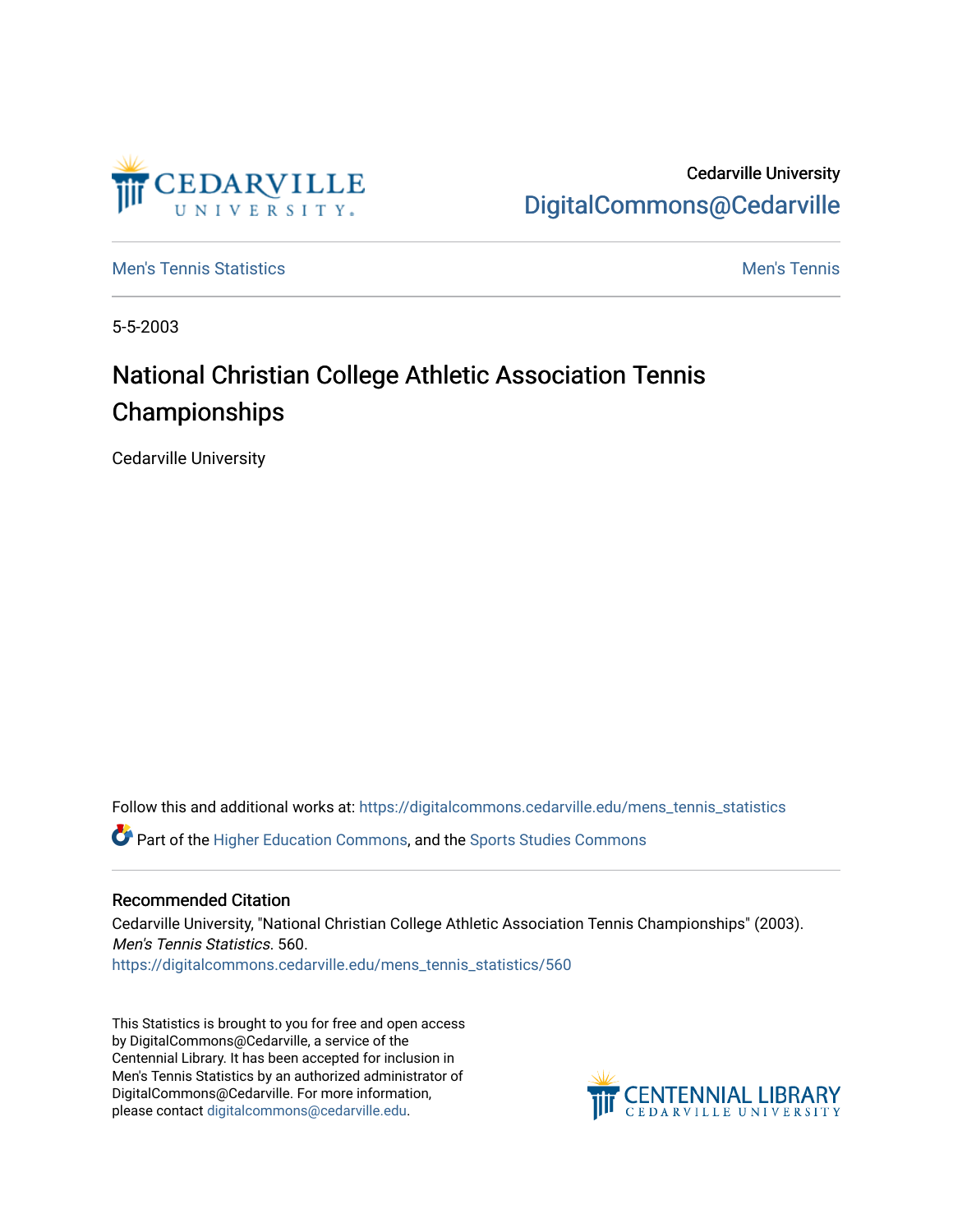Cedarville Experience **Cedarville Services** 

**Example 20 About Us E Calendar EX Prayer/Praise EX Academics EX Departments EX Search EX Home** 

# **National Christian College Athletic Association Tennis Championships**



**Cedarville Family** 

**May 5-7, 2003 Cedarville University; Cedarville, OH Yellow Jacket Tennis Complex** 

## **AWARDS**

**WOMEN Sportsmanship Award**  Carrie Hartman, Cedarville

**Coach of the Year**  Terry Porter, Indiana Wesleyan

#### **All-Americans - Singles**

Sarah Mater, Bethel Carrie Hartman, Cedarville Jodi Kraker, Cedarville Adriane Shapiro, Indiana Wesleyan Kristi Shuck, Indiana Wesleyan Sarah Dukeman, Indiana Wesleyan Maria Macias, North Greenville Teresita Mariani, North Greenville Kelli Harris, Olivet Nazarene Amanda Savage, Olivet Nazarene

#### **All-Americans - Doubles**

Carrie Hartman-Bethany Staten, Cedarville Jodi Kraker-Sarah Rogers, Cedarville Sarah Dukeman-Kristi Shuck, Indiana Wesleyan Teresita Mariani-Maria Macias, North Greenville Kelli Harris-Michele Williams, Olivet Nazarene Amanda Ludlow-Katie Kalemkarian, Olivet Nazarene

#### **All-America Scholar-Athletes (Juniors/Seniors with 3.40 cumulative GPA)**  Laura Becksvoort, Jr, Indiana Wesleyan

Shannon Hambleton, Jr, Roberts Wesleyan Jamie Hamstra, Jr, Olivet Nazarene Bethany Helmer, Sr, Roberts Wesleyan Melissa Henry, Jr, Piedmont Alison Lecroy, Sr, Lee

#### **MEN**

**Sportsmanship Award** Dave Dice, Cedarville

**Coach of the Year**  Barry Quinn, North Greenville

#### **All-Americans - Singles**

Dave Dice, Cedarville Gertjan Flikweert, Cedarville Tim Hartman, Cedarville Joel Helm, Indiana Wesleyan Jakub Petersson, Indiana Wesleyan Michal Stanczyk, Indiana Wesleyan Dave Lassanske, Spring Arbor Horia Neagos, Spring Arbor llian Nachev, North Greenville Fermin Amezqueta, Olivet Nazarene Valentin Sigartau, Piedmont Sebastian Stanescu, Piedmont

**All-Americans - Doubles**  Jakub Petersson-Michael Stanczyk, Indiana Wesleyan Gershum Philip-Joel Helm, Indiana Wesleyan Illian Nachev-Jadison Fioramosca, North Greenville Valentain Sigartau-Sebastian Stanescu, Piedmont Dave Lassanske-Horia Neagos, Spring Arbor

#### **All-America Scholar-Athletes**  (Juniors/Seniors with 3.40 cumulative GPA) Dave Dice, Jr, Cedarville

Gertjan Flikweert, Jr, Cedarville Bryan Getty, Sr, Piedmont Brad Haeck, Sr, Indiana Wesleyan Mitch Haas, Sr, Olivet Nazarene Joel Helm, Jr, Indiana Wesleyan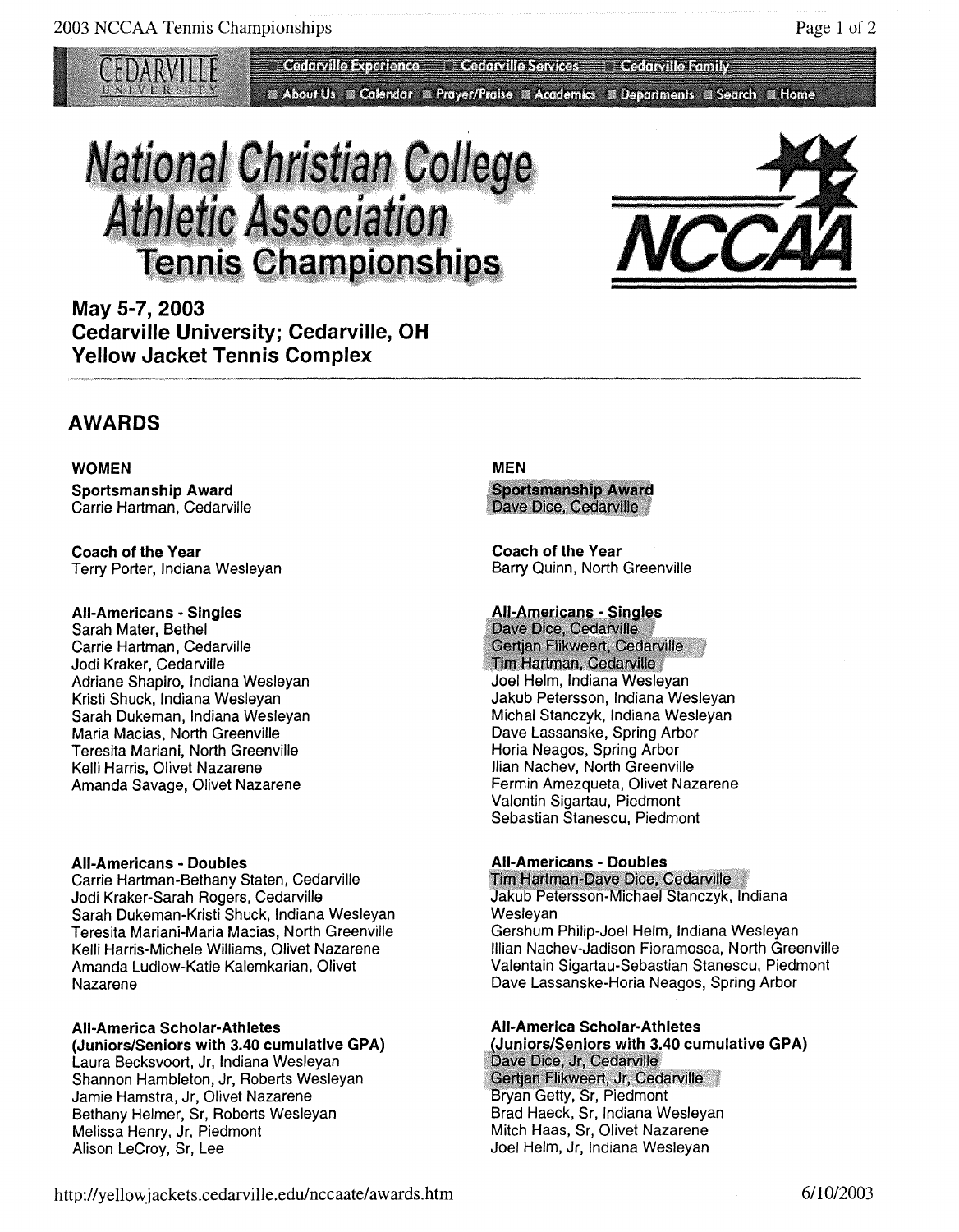Cedarville Experience Cedarville Services Cedarville Family About Us M Calendar M Prayer/Praise M Academics M Departments M Search M Home

# **National Christian College Athletic Association Tennis Championships**



**May 5-7, 2003 Cedarville University; Cedarville, OH Yellow Jacket Tennis Complex** 

### **TOURNAMENT FINAL STANDINGS**

| <b>WOMEN</b>        | W L            |    | <b>MEN</b>          | w              |    |
|---------------------|----------------|----|---------------------|----------------|----|
| #2 Indiana Wesleyan | 5 0            |    | #1 North Greenville | 50             |    |
| #1 North Greenville | 41             |    | #2 Indiana Wesleyan | 41             |    |
| #3 Olivet Nazarene  | 3 <sup>2</sup> |    | #3 Olivet Nazarene  | 3 <sup>2</sup> |    |
| #4 Cedarville       | 2 <sub>3</sub> |    | #4 Piedmont         | 2 <sub>3</sub> |    |
| #5 Bethel           | 0 <sub>4</sub> |    | #5 Cedarville       | 14             |    |
| #6 Piedmont         |                | -4 | #6 Spring Arbor     |                | -5 |

Cedarville University• 251 N. Main St. • Cedarville, OH 45314 USA • 1-800-CEDARVILLE ©Copyright 1996-2002 Cedarville University• All Rights Reserved • Copyright Infringement Notification Please read our Web Disclaimer • Send Problems or Questions to webmaster@cedarville.edu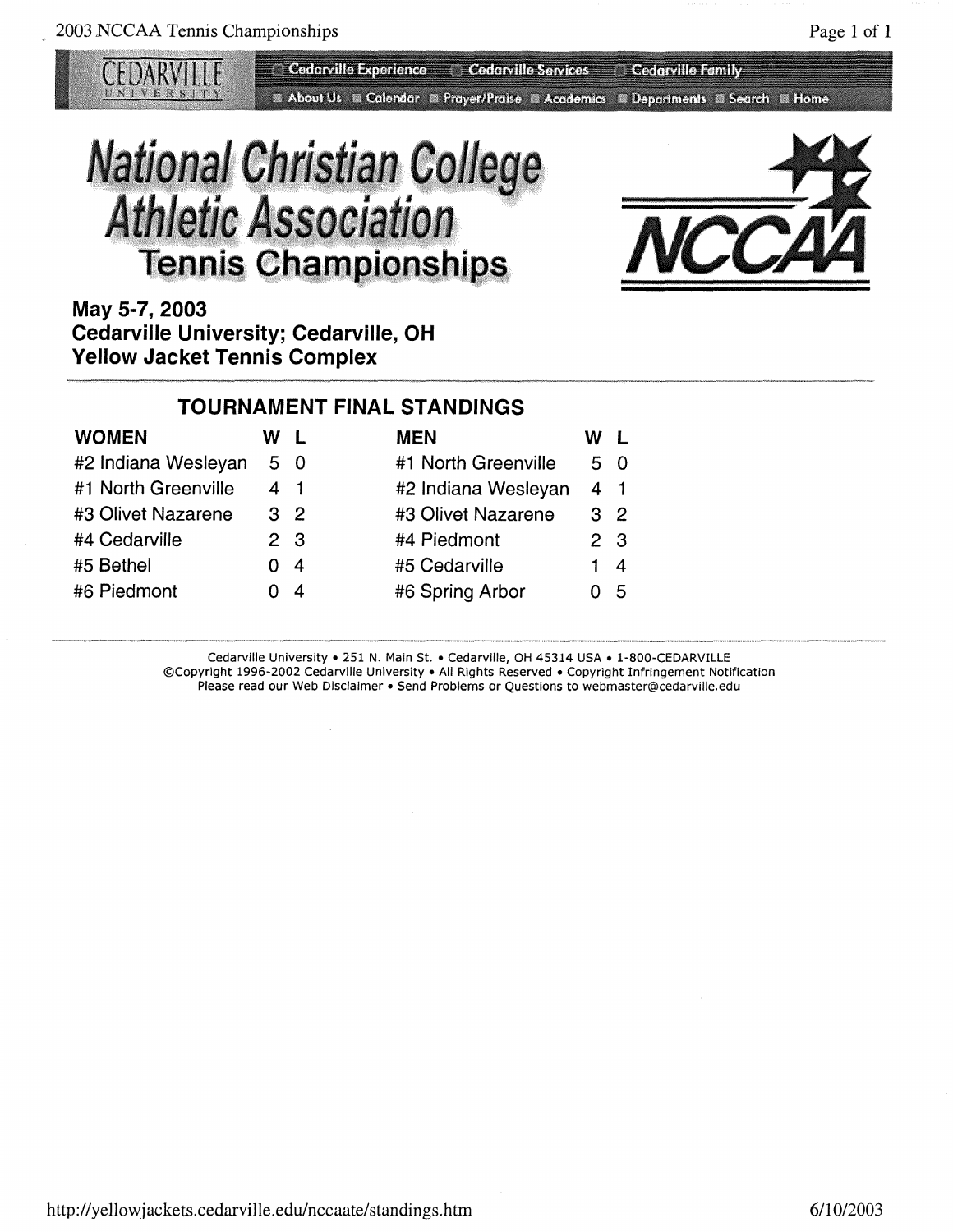Cedarville Experience C Cedarville Services C Cedarville Family **Et About Us & Calendar & Prayer/Praise & Academics & Departments & Search & Home** 





**May 5-7, 2003 Cedarville University; Cedarville, OH Yellow Jacket Tennis Complex** 

### **TOURNAMENT SCHEDULE and FINAL RESULTS**

(All Times EASTERN - Click on match for complete singles and doubles results)

#### **MONDAY, MAY 5**

| Time          | Women                                     | Men                                         |
|---------------|-------------------------------------------|---------------------------------------------|
| 8:00 a.m.     | (#1) North Greenville 5 (#6) Piedmont 0   |                                             |
|               | (#2) Indiana Wesleyan 5 (#4) Cedarville 0 |                                             |
|               | (#3) Olivet Nazarene 5 (#5) Bethel 1      |                                             |
| 11:00<br>a.m. |                                           | (#1) North Greenville 5 (#6) Spring Arbor 0 |
|               |                                           | (#2) Indiana Wesleyan 5 (#4) Piedmont 2     |
|               |                                           | (#3) Olivet Nazarene 5 (#5) Cedarville 2    |
| 2:00 p.m.     | (#1) North Greenville 5 (#4) Cedarville 1 |                                             |
|               | (#2) Indiana Wesleyan 5 (#5) Bethel 0     |                                             |
|               | (#3) Olivet Nazarene 5 (#6) Piedmont 0    |                                             |
| 5.00 p.m.     |                                           | (#1) North Greenville 5 (#4) Piedmont 1     |
|               |                                           | (#2) Indiana Wesleyan 5 (#5) Cedarville 2   |

#### **TUESDAY, MAY 6**

(#3) Olivet Nazarene 5 (#6) Spring Arbor 3

| Time          | Women                                             | Men                                               |
|---------------|---------------------------------------------------|---------------------------------------------------|
| 8:00 a.m.     | (#1) North Greenville 5 (#5) Bethel 0             |                                                   |
|               | (#2) Indiana Wesleyan 5 (#3) Olivet Nazarene<br>2 |                                                   |
|               | (#4) Cedarville 6 (#6) Piedmont 0                 |                                                   |
| 11:00<br>a.m. |                                                   | $(#1)$ North Greenville 5 $(#5)$ Cedarville 1     |
|               |                                                   | (#2) Indiana Wesleyan 5 (#3) Olivet Nazarene<br>4 |
|               |                                                   | (#4) Piedmont 5 (#6) Spring Arbor 0               |
| 2:00 p.m.     | (#1) North Greenville 5 (#3) Olivet Nazarene 3    |                                                   |
|               | (#2) Indiana Wesleyan 6 (#6) Piedmont 0           |                                                   |
|               | (#4) Cedarville 5 (#5) Bethel 4                   |                                                   |
| 5:00 p.m.     |                                                   | (#1) North Greenville 5 (#3) Olivet Nazarene 0    |